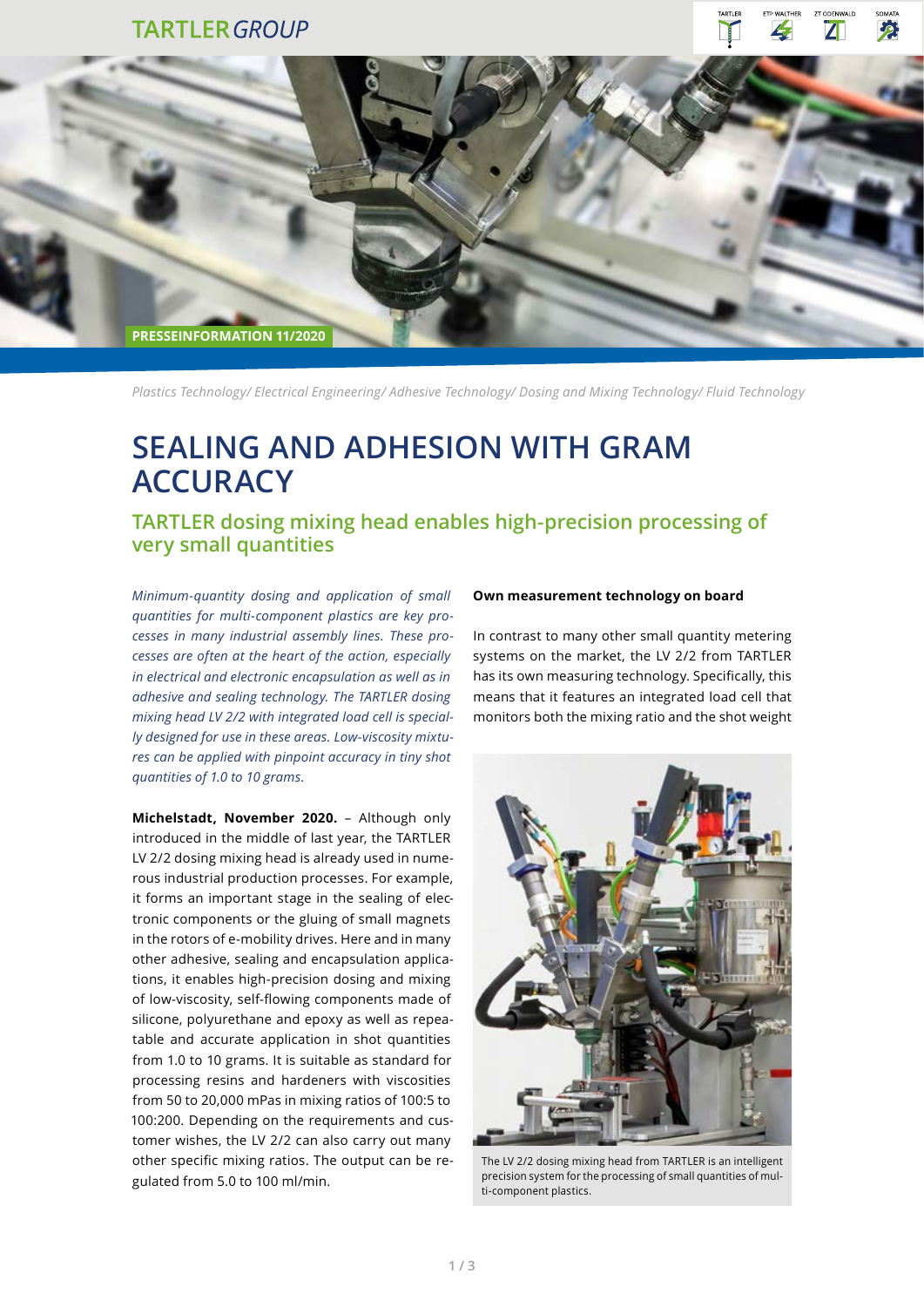

View of the four-color touch panel of the TARTLER LV2/2 dosing mixing head.

during the application process. A major simplification is that the load cell automatically self-calibrates by working together with the Siemens control system and appropriate software. This self-control of the load cell – an innovation in the field of small quantity and pinpoint dosing of synthetic resins – allows increased process reliability and speed.

#### **Dynamic mixing possible**

The dosing mixing head LV2/2 from TARTLER is controlled via a four-color touch panel. For operation, it requires a compressed air connection and a voltage of 400 volts for the energy-efficient servo motors of the pumps and mixing head. As with all system solutions from TARTLER, the LV 2/2 can



The dosing mixing head LV 2/2 from TARTLER is suitable for series processing of resins and hardeners with viscosities from 50 to 20,000 mPas in mixing ratios from 100:5 to 100:200.

also be used with the company's driven, rotating disposable plastic mixers. This allows high-quality and homogeneous mixtures to be achieved even with extreme component formulations. TARTLER recommends the mixer type 06/04 D in short and slim design for processing small quantities.

As standard, the LV 2/2 is equipped with stainless steel containers with capacities from 3 to 200 liters. In addition, TARTLER offers a range of additional modules that enable further optimization of small quantity processing, such as a refill unit, heating system, material degassing and the possibility of process logging. On request, TARTLER also supplies its innovative small-quantity dosing and mixing head complete with mobile base.



The standard version of the TARTLER LV 2/2 dosing mixing head is designed for the application of two components. However, it can also be upgraded for dosing, mixing and applying up to four components.